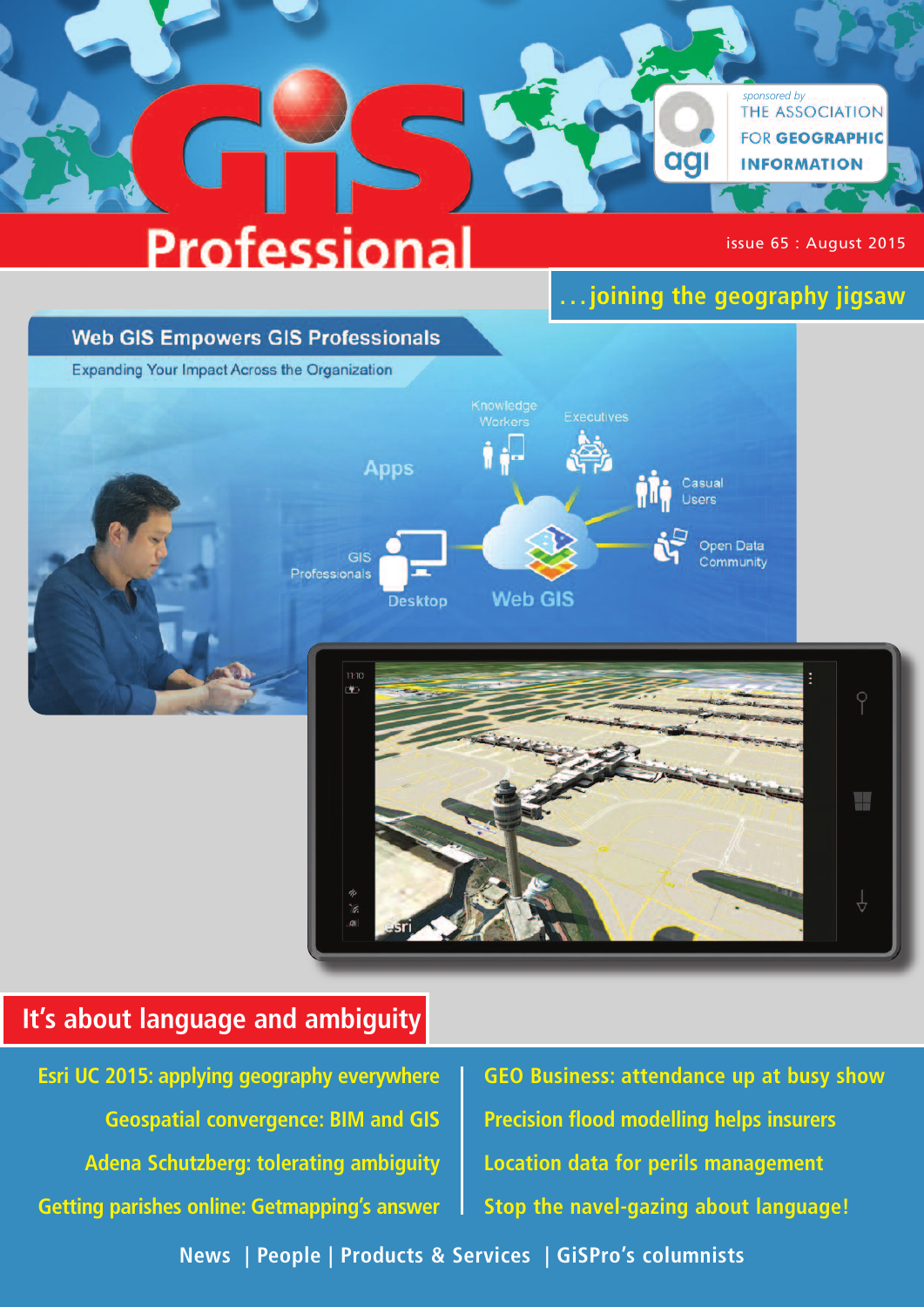• This article is based on a paper presented by the author at the GEO Business 2015 conference in May this year.

FLOOD MODELLING DEPENDS ON accurate topographic data. The resulting outputs, combined in a GIS with accurate spatial representations of our built environment, enable insurance companies, public authorities and the general public to understand flood risk and to take the precautions necessary to reduce the effects and the costs of flooding.

Flooding is a recurring phenomenon. In comparison to other environmental hazards floods in the UK generate the biggest financial losses to insurers and the wider economy. The effects of flooding have been recorded since the beginning of time and we have seen several major flooding events within recent memory. In reaction to these events, and through an appreciation of how risk may potentially increase in the future, insurance companies and other organisations are in need of tools which help them manage and better understand flood risk.

**Understanding flooding in our past** Britain's floods of 2007 generated insurance losses of over £3 billion – the biggest loss since records began. Thereafter

| • Fluvial (River Water)       |
|-------------------------------|
| · Tidal / Coastal (Sea Water) |
| • Pluvial (Surface Water)     |
| <b>Secondary Sources</b>      |
|                               |
| · Flood Defence Breach        |
| <b>Dam Breach</b>             |
| <b>Sewer</b>                  |

## *Figure 1: Primary and secondary sources of flooding (©Ambiental 2015).*

It is much more difficult to assign a probability to secondary flooding sources, which are therefore harder to predict. There is often an inter-linkage between different flooding sources. For example, a sewer flood will depend on localised drainage conditions, which will exacerbate the effect of a surface water flood.

# **Precision flood models and spatial analysis of flood risk** This article explains how modelling is <sup>a</sup>

vital tool in understanding flood risk and in mitigating the effects of flooding in Great Britain. **Paul Drury** explains how recent research undertaken by flood risk specialists at Ambiental has enabled the development of precision flood models and explores how data generated through flood modelling can provide some interesting insights into the spatial pattern of flood risk.

*Britain's floods* **"** *of 2007 generated insurance losses of over £3 billion – the biggest loss since records began.*



**GiSPro***fessio* **GiSPro**fessional we have seen significant flooding almost every year. In 2012 we experienced the wettest summer in 100 years. And more recently in 2013/14, following the wettest December and January in well over 100 years, we encountered major flooding which cost the insurance industry £1 billion and resulted in the loss of 17 lives.

Clearly the frequent occurrence of recordbreaking weather and flooding events is something we should all be concerned about, and with increasing pressure to build on flood prone land this presents one of the biggest challenges we face as a nation. In light of this challenge, how do we go about trying to understand flooding?

Firstly we must understand that flooding can happen in a number of ways. Flood types can be divided into primary and secondary sources. Primary sources are driven by weather and natural cycles. Through the study of historic records we are able to assign a probability of occurrence for fluvial, pluvial and tidal flooding. From this we can predict the occurrence of frequent minor floods and of the much less frequent severe floods.

Readers may also recall that the flooding in the winter of 2013/14 was made much worse through the emergence of 'groundwater' which caused flooding in areas supposedly protected by defences.

Historical sources such as written accounts, illustrations and flood height markers all serve as evidence from which it is possible to infer where flooding may occur in the future. However, when we attempt to make precise predictions the accuracy and completeness of historic records is an issue. To gain a fuller understanding we need detailed scientific measurements from flow gauges and depth gauges, and this type of data only exists for the last hundred years or so.

**Predicting the future** Now let us consider the probability of flooding happening. To describe the magnitude of a specific flood event we use the terminology 'return period'. This describes the likelihood of a flood of a certain scale happening in any given year. So we can say that a 100-year flood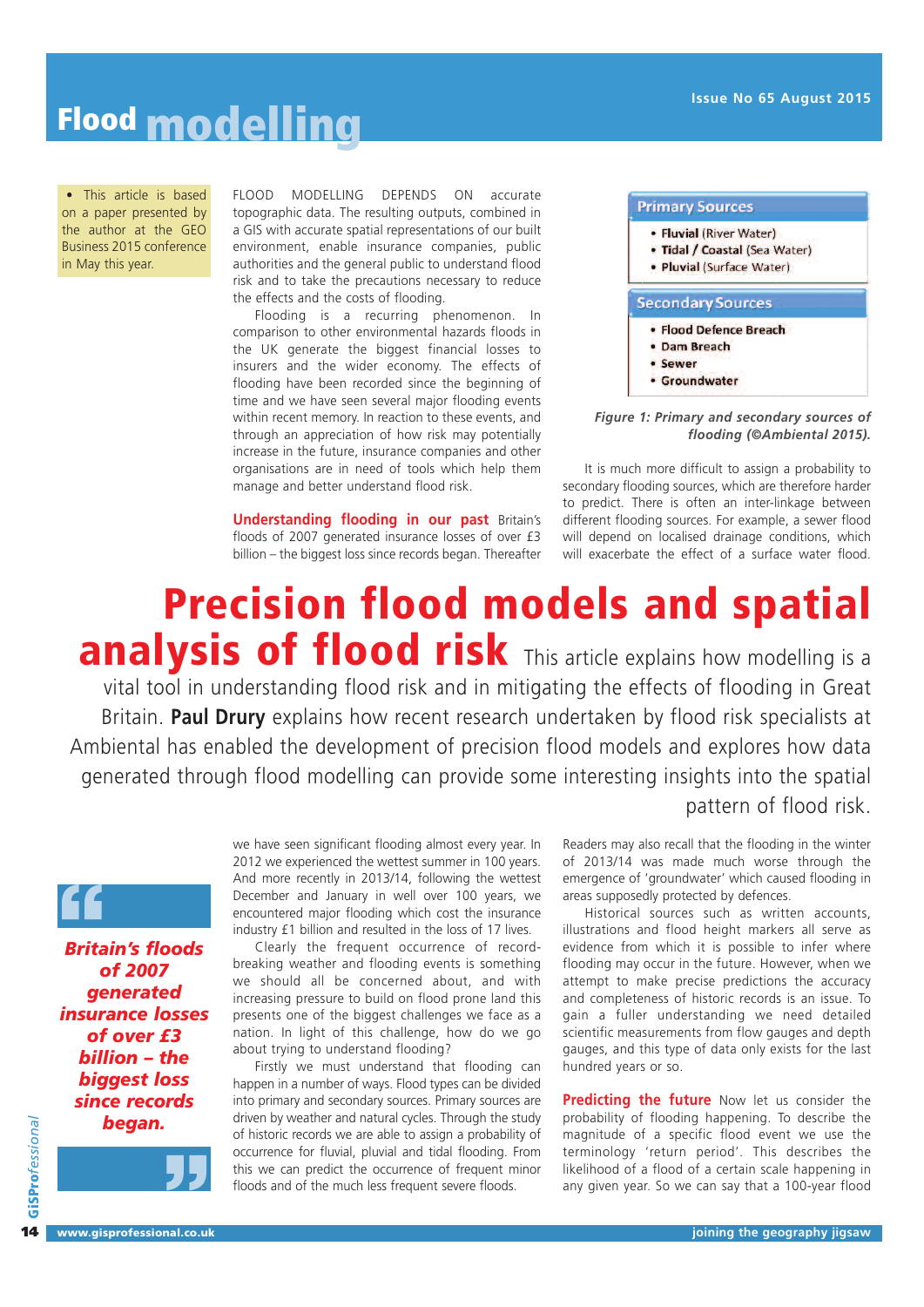event has a 1% or a one in one hundred chance of happening this year. That is determined through a statistical analysis of historic records which consider all of the past events on record and rank them in order of magnitude.

It is important not to assume that a hundred year return period means that the same flood will occur every hundred years. In reality it could occur much later or earlier than that. Furthermore, it is possible that a one-in-a-hundred year event could occur next year and again the following year. However, if two flood events of one hundred year magnitude were actually to happen back to back then this will clearly change the probability of that event for the future. This is a limitation of using a deterministic approach which analyses the past to predict the future.

Flood risk in Great Britain gives rise to several headline grabbing statements. The Environment Agency state that one in six homes in England are at risk of flooding. Studies by Willis Research Network state that half a million homes are at 'high' risk. But what do we mean by risk, and what do we consider to be high risk? These are subjective terms. Later in this article we will explore what we mean by risk and we will discuss how factors such as flood depth are important in establishing our view of what we define as high risk.

Flood risk is increasing in various ways. The study of natural cycles suggests that Great Britain is likely to experience a 'flood rich' period over the next decade or so. Furthermore, climate change may cause flood risk to increase in the future through sea level rise and more extreme rainfall events. Compounding these factors is a decrease in public spending on flood defences. With the imminent launch of the FloodRE initiative to control insurance premiums in flood prone areas, it is clear that there is a need for geo-data products that enable a greater understanding of flood risk for all concerned.

**Flood modelling techniques** GIS can be used to produce flood maps to help improve our understanding of where and when flooding will occur. Fig 2 shows the key spatial data inputs used to build a flood model.

One of the main datasets used in flood modelling is topography, which has the single biggest influence on where flooding is likely to occur. A detailed digital terrain model is required to accurately show the height of the ground surface and, for flood modelling it is always best to use LiDAR data whenever possible.

Post-processed bare earth terrain models are used which have had surface features such as vegetation and buildings removed. This allows for free movement of water and simulation of flooding within buildings. Ambiental also undertake additional terrain processing to remove flow obstructions such as bridges which otherwise will act like barriers and impede the flow of water. An understanding of the effect of structures and the

relative speed with which water flows across various surfaces are also important factors in achieving predictive precision.

The other main flood model inputs all relate to hydrology. This includes flow gauges, and rainfall gauges, which are crucial to determining where water should be input to the model and how water flow should



be simulated. In Great Britain reliable flow data can be sourced from the Centre of Ecology and Hydrology. Flood hydrographs are generated from this data which represent a time sequence growth curve as flow volumes increase towards a peak flood level and then decrease as a flood subsides.

When all the data has been loaded it is time to run simulations to generate flood maps. There are a variety of flood modelling techniques available which vary in their sophistication and processing effort. Ambiental use proprietary software called FlowRoute which uses the 'shallow water wave equation' to simulate water movement in two dimensions. Various other simulation tools are available commercially and non-commercially.

2D flood modelling differs from 1D in that it represents differing flow conditions across a floodplain. A 2D hydrodynamic model divides the floodplain into a gridded domain where obstacles can be taken into account. Water flow between grid cells is dependent on roughness and water levels between iterative time steps.

Modelling hydraulics is the most computationally demanding stage of the process requiring high performance computers. Modelled areas are broken into small domains and the software runs each simulation in turn. The raw raster model outputs are finally merged together to form a continuous flood map for each modelled return period to simulate different flood severities.

The map image of Kingston upon Thames (Fig 3 (see next page)) shows the end products of flood simulations. It shows fluvial flooding in blue and pluvial flooding in pink. This map shows not only the areas likely to flood but also the depth of flood water at every location.

Once simulations are complete it is necessary to evaluate whether the results are accurate. The first indicators come through the quality assurance process. Every model output is visually checked by technical analysts to identify and correct any errors in the data. Terrain models provide a top down view of the world, which means that simulated water flow under obstructions like bridges or through culverts is not

*Figure 2: The key spatial data inputs used to build a flood model (©Ambiental 2015).*



*mean by risk, and what do we consider to be high risk? These are subjective terms.* **"**

**15**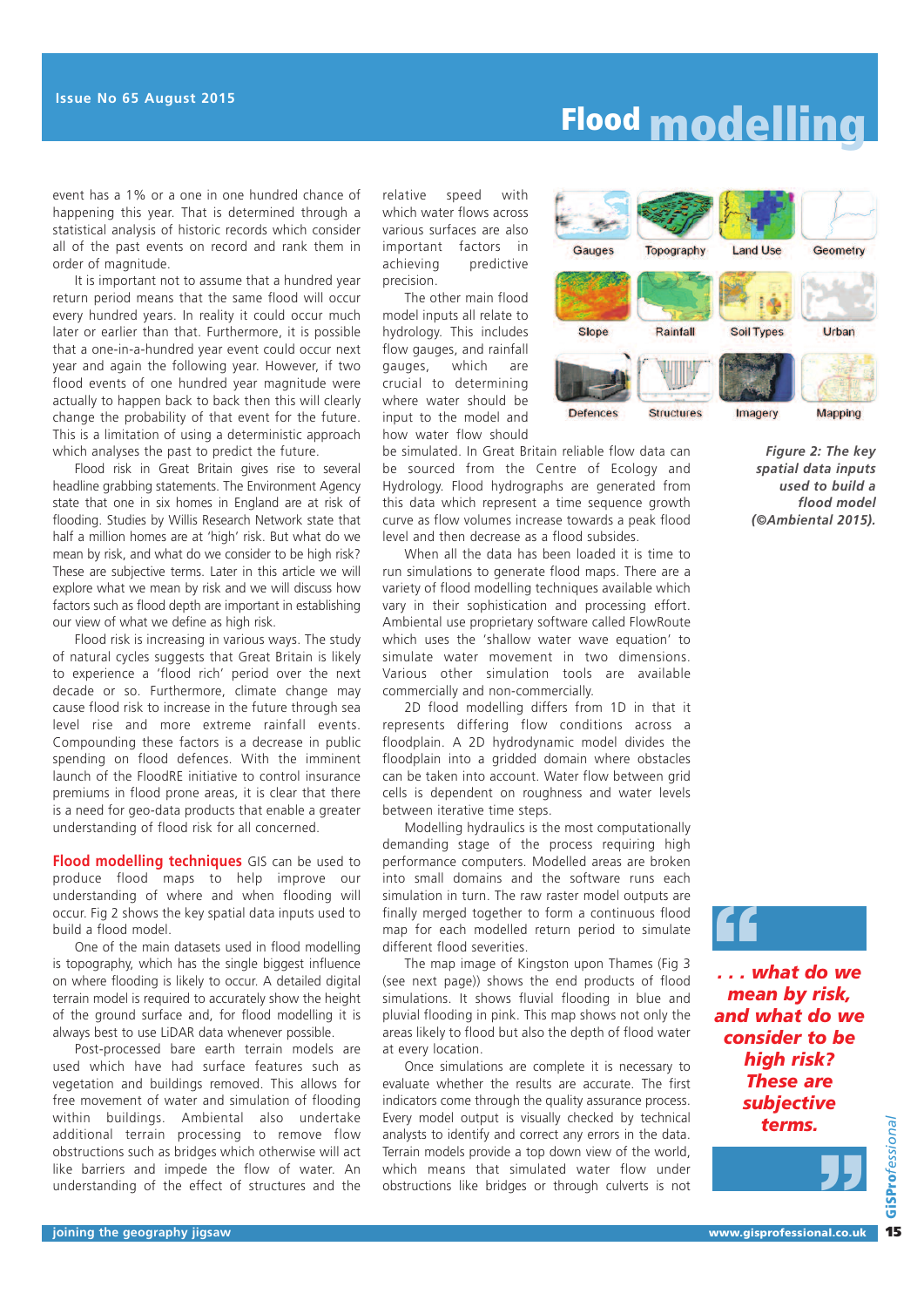

*Figure 3: Fluvial and pluvial (surface water) flood map for Kingston upon Thames (©Ambiental 2015).*

enabled. Manual correction is required to remove flow impediments that cause water to dam up behind them.

Accuracy is also ensured by data validation – establishing if the flood map results correspond with the actual locations of historic flood events. Ambiental have undertaken numerous validation studies throughout Great Britain to ensure that any known risk areas are accurately represented in their models. When there is a strong correlation between reality and the model output it serves to confirm that the modelling method is accurate and reliable.

# *Ideally the OS* **"**

*MasterMap building outlines would be used but they are too expensive for customers requiring an affordable flood*



*Figure 4: Understanding risk through consideration of Hazard, Exposure and Vulnerability (©Ambiental 2015).*

**Flood maps for insurance** For the insurance industry knowing where and when flooding might occur is only part of the puzzle. Flooding in the middle of nowhere, away from human settlements and infrastructure is of little consequence. Floods in an urban centre put lives, property and possessions under threat. Flood models are now detailed and accurate enough to determine flood risk at property level. So it is now possible to use GIS to produce products that deliver fresh insight to the insurance industry.

Risk is a function of hazard, vulnerability and exposure. (Fig 4) Flood hazard is largely outside of our control; it is inevitable that flooding will happen. But as we have seen so far analysing and interpreting the best available flood data does mean that the nature of the hazard can be well understood.

'Vulnerability' in this context describes the amount of damage occurring to structures whilst interacting with flood hazard. Some buildings will be more vulnerable as a consequence of their design and specific



usage. Conversely some buildings are much more resistant to the effects of floods, or they have been specifically designed to cope with flood hazard. The vulnerability of buildings has been studied academically and graphs can describe the ratio of damage occurring to various property types at increasing flood depths.

'Exposure' refers to the insurance policy, how much an asset is insured for and what policy conditions and excess have been agreed. It measures the potential losses an insurer faces in the event of the insured asset being flooded. From these three factors we form our holistic view of risk.

A flood hazard map (Fig 5) has red areas where the hazard is greatest and at-risk properties within the flood hazard area are shown as black points. The map shows that not all properties are receiving the same intensity of hazard. Intensity will vary depending on flood return period with buildings in the red zone hit much more frequently than those in the light blue areas.

### *Figure 5: A flood hazard map showing properties affected at a range of return periods (©Ambiental 2015).*



To analyse flood risk throughout Great Britain Ambiental extracted property level hazard values on a national scale. We used Ordnance Survey's AddressBase which contains property locations, addresses and a variety of other attributes. The locations are very accurate but the data is simply a set of points which does not immediately enable detection of partial flooding. Ambiental has therefore applied a variable search buffer distance to each property type in order to extract maximum flood depth within the buffer. We found that our buffer approach brings locational uncertainty down to an acceptable level, so this approach was used to produce the FloodScore database. Ideally the OS MasterMap building outlines would be used but they are too expensive for customers requiring an affordable flood screening tool.

The FloodScore database was initially developed to deliver an online flood screening service to insurance brokers. Users of the online system enter a postcode, select a property and receive an instant result describing flood risk for their chosen property (Fig 6 (see next page)). Insurance customers are generally less in need of GIS flood maps with return period and